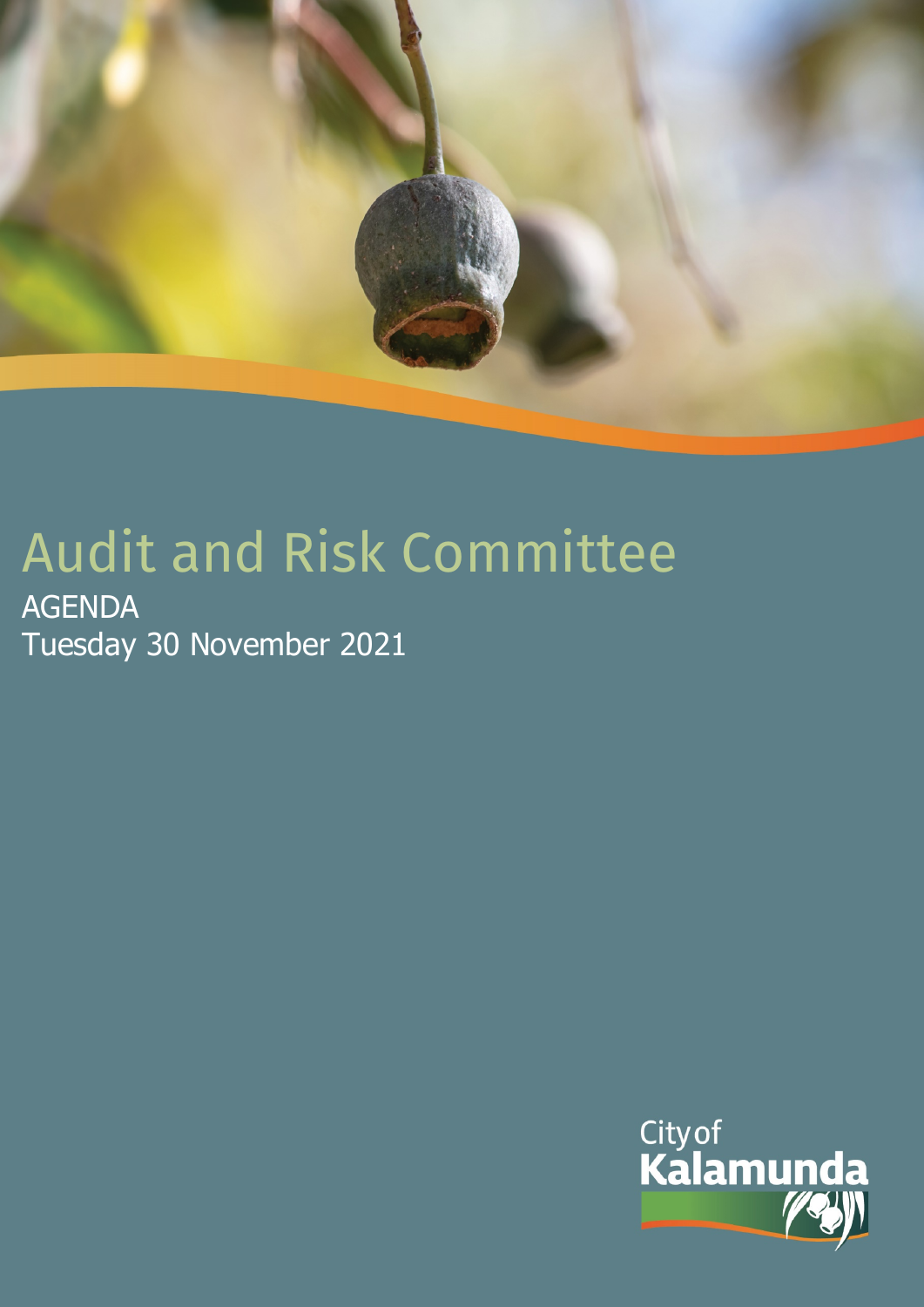#### **NOTICE OF MEETING AUDIT & RISK COMMITTEE**

Dear Councillors

Notice is hereby given that the next meeting of the Audit & Risk Committee will be held in the Council Chambers, Administration Centre, 2 Railway Road, Kalamunda on **Tuesday 30 November 2021 at 6.30pm**.

Rhonda Hardy **Chief Executive Officer** 24 November 2021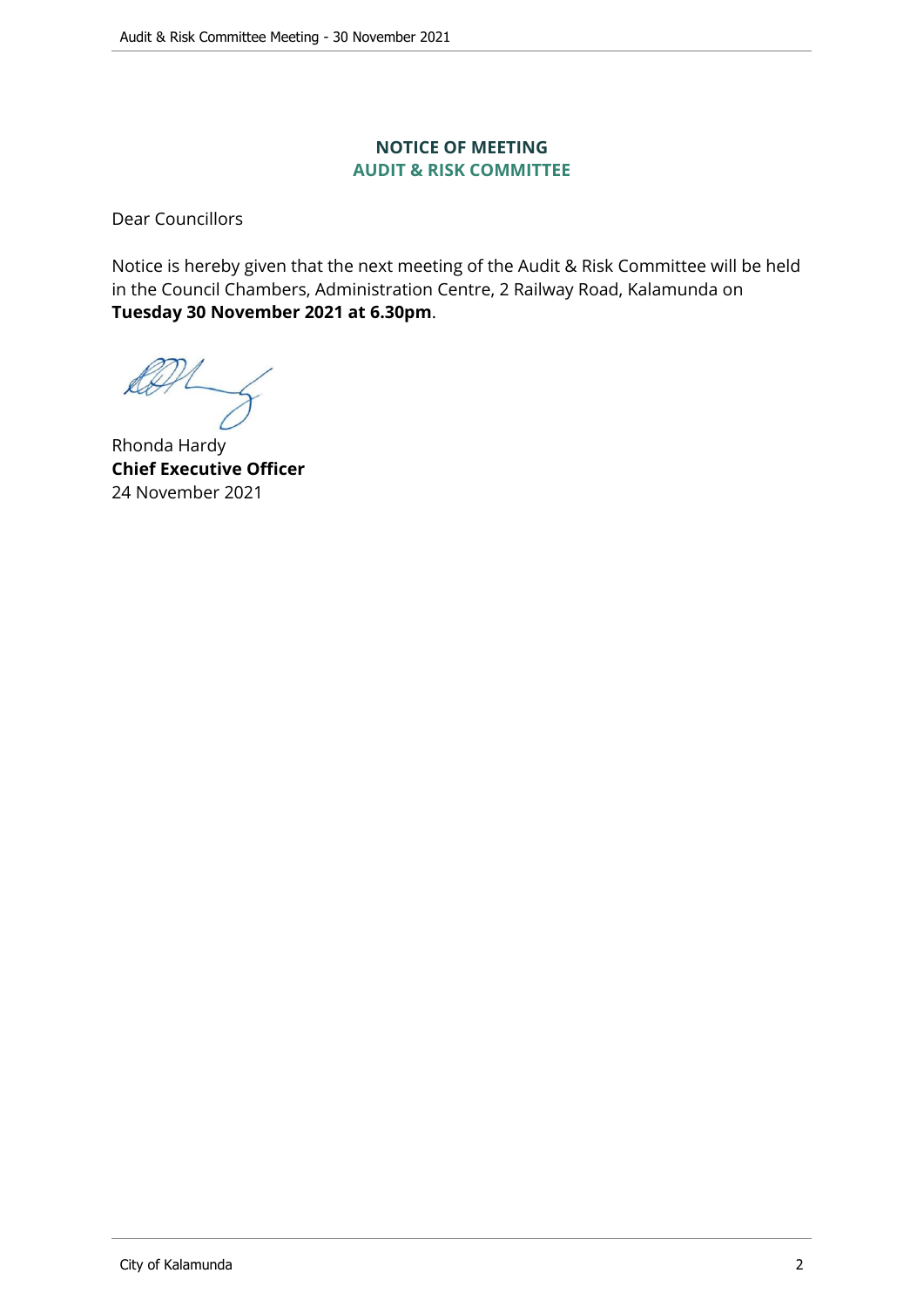## **Our Vision**



#### **Connected Communities, Valuing Nature** and Creating our Future Together

#### **Core Values**

Service: We demonstrate a 'can do' attitude, we listen, we understand, and we go above and beyond when we serve others.

Professionalism: We look, speak, act & do what it takes to show others we are reliable, respectful and competent.

Quality: We think clearly, plan mindfully, act decisively, measure carefully and review regularly everything we do.

#### **Aspirational Values**

Courage: We make brave decisions and take calculated risks to lead us to a bold and bright future. We show courage in our pursuit for the protection of the environment, for the well being of our people and to support the economy.

Diversity: We challenge ourselves by keeping our minds open and looking for all possibilities and opportunities.

Innovation: We believe in a workplace where you're safe to try new thingswhere we can push the boundaries of the norm and learn from things that don't always go according to plan. We strive for a just and blameless culture that respects people as individuals and paves the way to genuine learning and improvement.

Our simple guiding principle will be to ensure everything we do will make the City of Kalamunda socially, environmentally and economically sustainable.

kalamunda.wa.gov.au

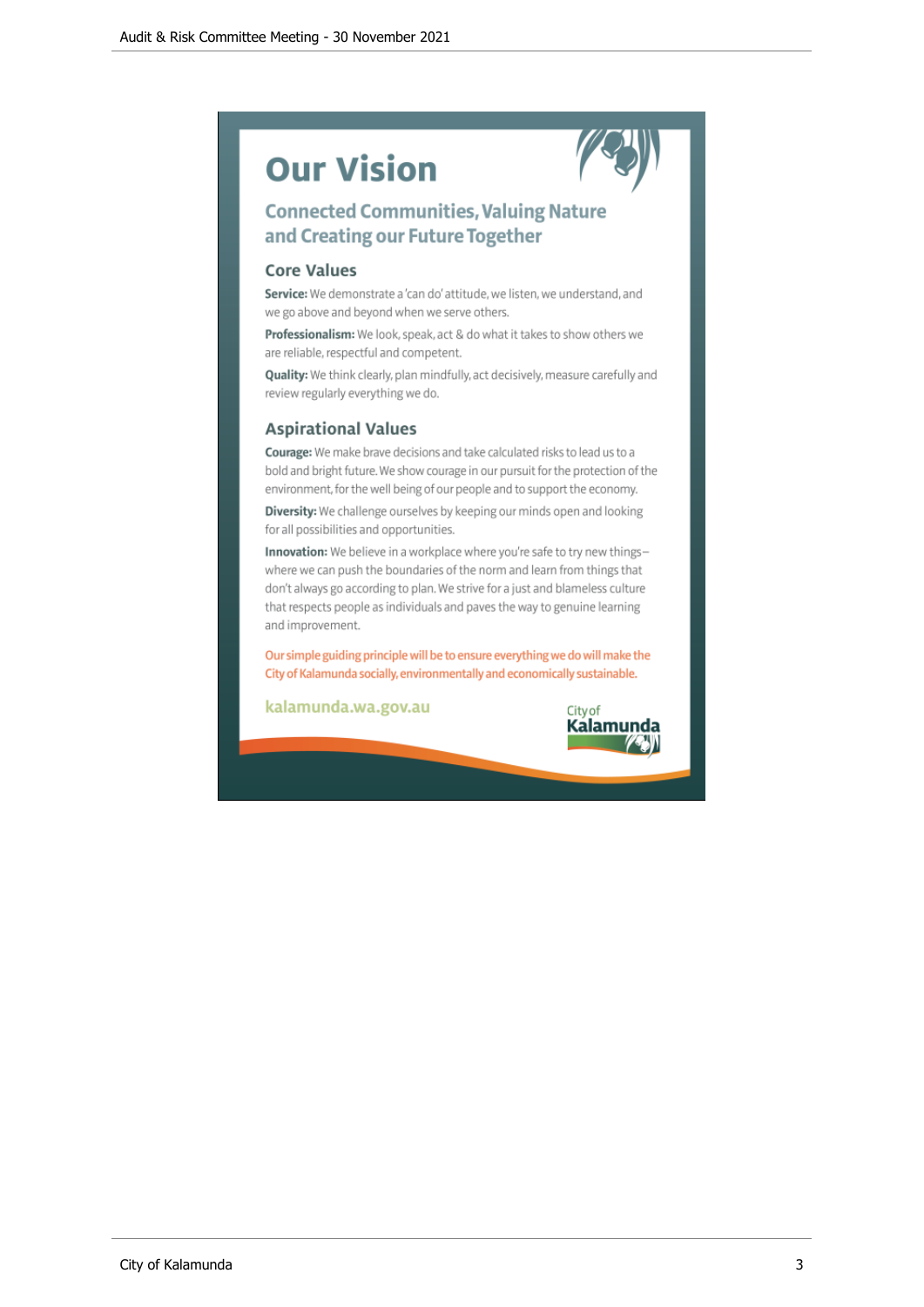#### **INFORMATION FOR THE PUBLIC ATTENDING COUNCIL MEETINGS**

Welcome to this evening's meeting. The following information is provided on the meeting and matters which may affect members of the public.

If you have any queries related to procedural matters, please contact a member of staff.

#### **Audit & Risk Committee Meeting Procedure**

- 1. Audit & Risk Committee has a membership of all Councillors.
- 2. The Committee makes recommendations only to Full Council (held on the fourth Tuesday of each month at 6.30pm)
- 3. All other arrangements are in general accordance with Council's Audit & Risk Committee Terms of Reference February 2013.

#### **Acknowledgement of Traditional Owners**

We wish to acknowledge the traditional custodians of the land we are meeting on, the Whadjuk Noongar people. We wish to acknowledge their Elders' past, present and future and respect their continuing culture and the contribution they make to the life of this City and this Region.

### **Emergency Procedures**

**Please view the position of the Exits, Fire Extinguishers and Outdoor Assembly Area as displayed on the wall of Council Chambers.**

**In case of an emergency follow the instructions given by City Personnel.** 

**We ask that you do not move your vehicle as this could potentially block access for emergency services vehicles.**

**Please remain at the assembly point until advised it is safe to leave.**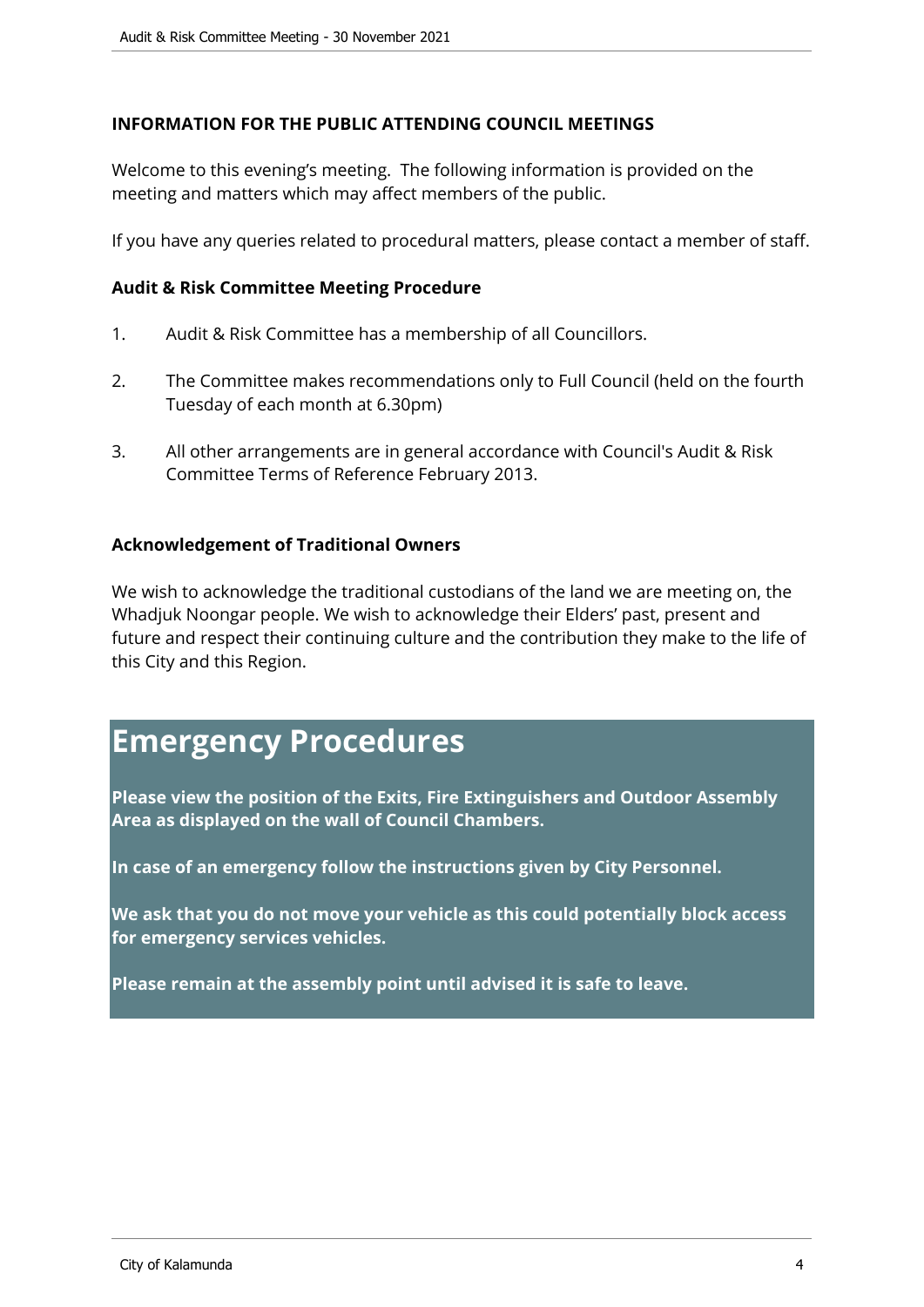#### **INDEX**

| 1. |                                                                        |  |
|----|------------------------------------------------------------------------|--|
| 2. | Attendance, Apologies and Leave of Absence Previously Approved 5       |  |
| З. |                                                                        |  |
| 4. |                                                                        |  |
| 5. |                                                                        |  |
| 6. |                                                                        |  |
| 7. |                                                                        |  |
| 8. |                                                                        |  |
| 9. |                                                                        |  |
|    |                                                                        |  |
|    |                                                                        |  |
|    |                                                                        |  |
|    |                                                                        |  |
|    |                                                                        |  |
|    | 13. Questions by Members Without Notice                                |  |
|    |                                                                        |  |
|    | 15. Urgent Business Approved by the Presiding Member or by Decision 16 |  |
|    |                                                                        |  |
|    |                                                                        |  |
|    |                                                                        |  |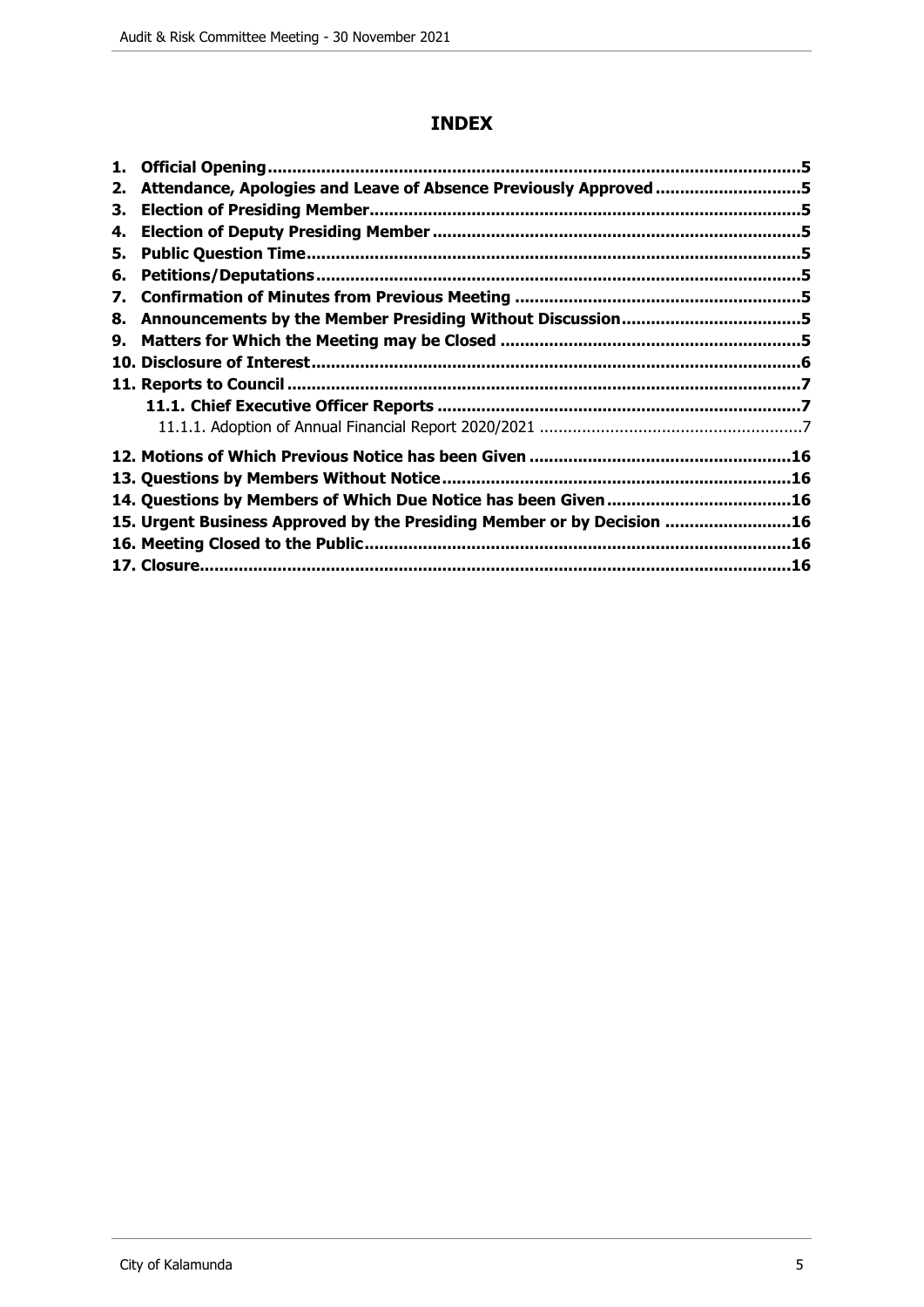#### <span id="page-5-0"></span>**1. Official Opening**

The Mayor is to preside until the election of the presiding member under item 3.0

#### <span id="page-5-1"></span>**2. Attendance, Apologies and Leave of Absence Previously Approved**

#### <span id="page-5-2"></span>**3. Election of Presiding Member**

Section 5.12 of the *Local Government Act 1995* states the same procedure as applying to the election to the office of Mayor. If more than one nomination is received for the position of Presiding Member or Deputy Presiding Member, the members of the committee are to vote as they would in a normal election, to elect a Committee Member to both of these positions.

#### <span id="page-5-3"></span>**4. Election of Deputy Presiding Member**

#### <span id="page-5-4"></span>**5. Public Question Time**

*A period of not less than 15 minutes is provided to allow questions from the gallery on matters relating to the functions of Council. For the purposes of Minuting, these questions and answers will be summarised.*

#### <span id="page-5-5"></span>**6. Petitions/Deputations**

#### <span id="page-5-6"></span>**7. Confirmation of Minutes from Previous Meeting**

7.1 That the minutes of the Audit and Risk Committee held on 21 September 2021, as published and circulated, are confirmed as a true and accurate record of the proceedings.

Moved:

Seconded:

Vote:

#### **Statement by Presiding Member**

*"On the basis of the above Motion, I now sign the Minutes as a true and accurate record of the meeting of 21 September."*

- <span id="page-5-7"></span>**8. Announcements by the Member Presiding Without Discussion**
- <span id="page-5-8"></span>**9. Matters for Which the Meeting may be Closed**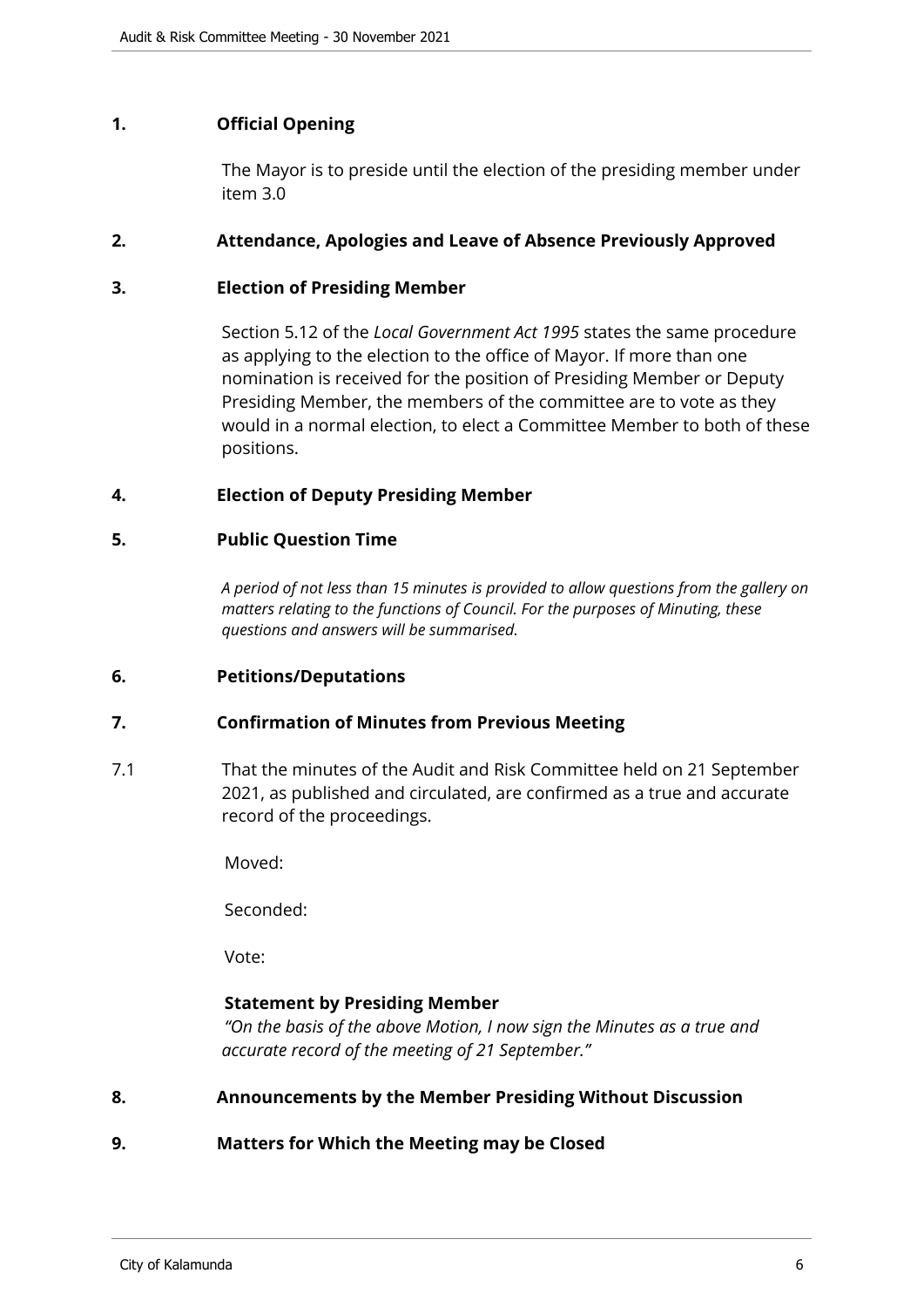Nil.

#### <span id="page-6-0"></span>**10. Disclosure of Interest**

#### **10.1. Disclosure of Financial and Proximity Interests**

- a. Members must disclose the nature of their interest in matter to be discussed at the meeting. (Section 5.56 of the *Local Government Act 1995*.)
- b. Employees must disclose the nature of their interest in reports or advice when giving the report or advice to the meeting. (Section 5.70 of the *Local Government Act 1995*.)

#### **10.2. Disclosure of Interest Affecting Impartiality**

a. Members and staff must disclose their interest in matters to be discussed at the meeting in respect of which the member or employee had given or will give advice.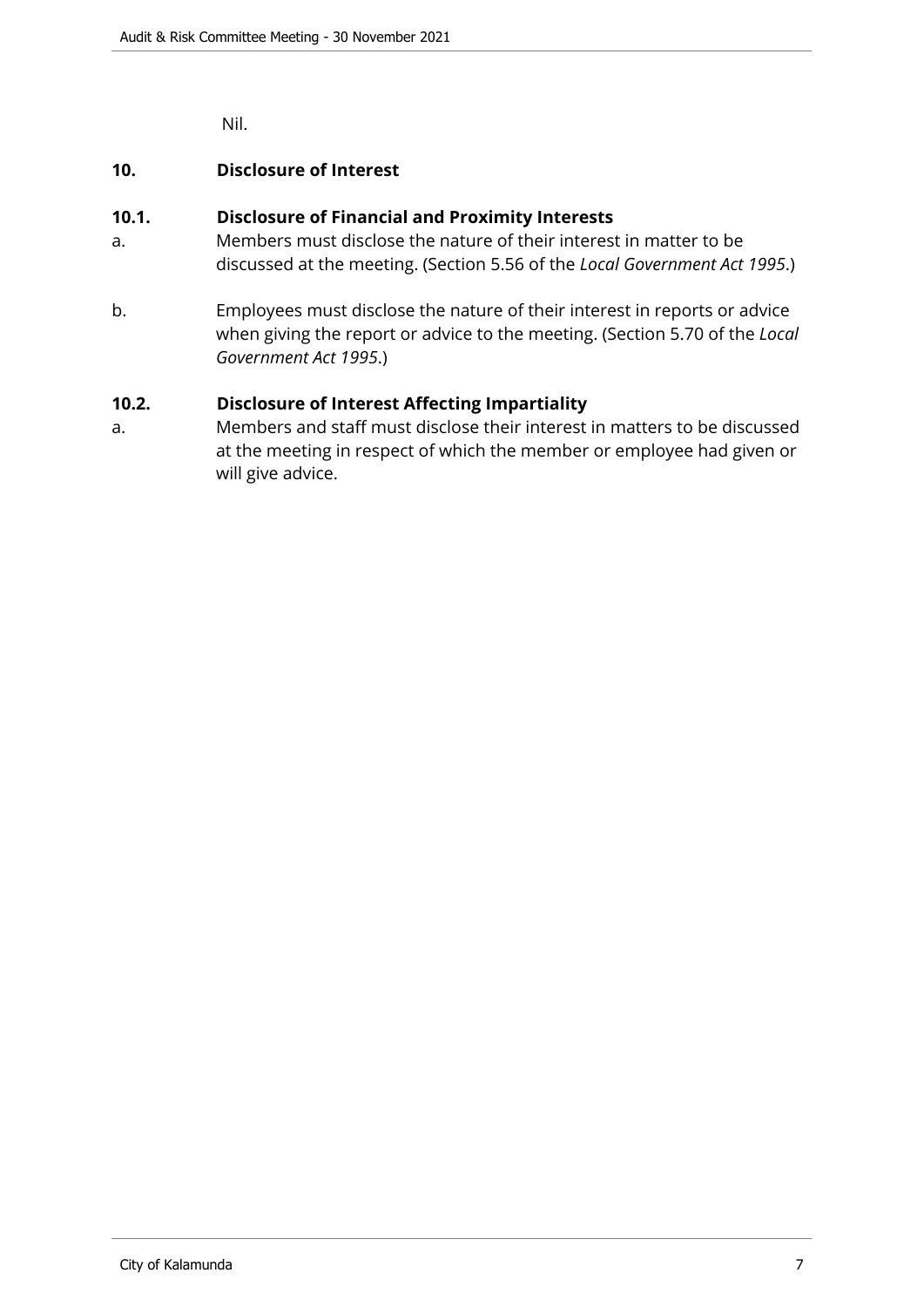#### <span id="page-7-0"></span>**11. Reports to Council**

#### <span id="page-7-1"></span>**11.1. Chief Executive Officer Reports**

#### <span id="page-7-2"></span>**11.1.1. Adoption of Annual Financial Report 2020/2021**

*Declaration of financial / conflict of interests to be recorded prior to dealing with each item.*

|                  | Previous<br>Items                    |  | Nil.                                                                                                                                                                                                                                                                                                                                                                                                                                    |                                                                                                     |  |
|------------------|--------------------------------------|--|-----------------------------------------------------------------------------------------------------------------------------------------------------------------------------------------------------------------------------------------------------------------------------------------------------------------------------------------------------------------------------------------------------------------------------------------|-----------------------------------------------------------------------------------------------------|--|
|                  | Directorate<br><b>Business Unit</b>  |  |                                                                                                                                                                                                                                                                                                                                                                                                                                         | <b>Chief Executive Officer</b><br>Office of the Chief Executive Officer                             |  |
|                  | File Reference<br>Applicant<br>Owner |  | N/A<br>N/A                                                                                                                                                                                                                                                                                                                                                                                                                              |                                                                                                     |  |
|                  | Attachments                          |  | 1.                                                                                                                                                                                                                                                                                                                                                                                                                                      | Audited Financial statements - City of Kalamunda -<br>year ended 30 June 2021 [11.1.1.1 - 62 pages] |  |
|                  |                                      |  | 2.                                                                                                                                                                                                                                                                                                                                                                                                                                      | Memo to the Minister [11.1.1.2 - 4 pages]                                                           |  |
|                  | <b>TYPE OF REPORT</b>                |  |                                                                                                                                                                                                                                                                                                                                                                                                                                         |                                                                                                     |  |
| $\bullet$        | Advocacy                             |  |                                                                                                                                                                                                                                                                                                                                                                                                                                         | When Council is advocating on behalf of the community to<br>another level of government/body/agency |  |
| ۰<br>Executive   |                                      |  | When Council is undertaking its substantive role of direction<br>setting and oversight (eg accepting tenders, adopting plans<br>and budgets)                                                                                                                                                                                                                                                                                            |                                                                                                     |  |
| $\bullet$        | Information                          |  | For Council to note                                                                                                                                                                                                                                                                                                                                                                                                                     |                                                                                                     |  |
| 0<br>Legislative |                                      |  | Includes adopting Local Laws, Town Planning Schemes, and<br>Policies. When the Council determines a matter that directly<br>impacts a person's rights and interests where the principles of<br>natural justice apply. Examples include town planning<br>applications, building licenses, other permits or licenses<br>issued under other Legislation or matters that could be<br>subject to appeal to the State Administrative Tribunal |                                                                                                     |  |

#### **STRATEGIC PLANNING ALIGNMENT**

*Kalamunda Advancing Strategic Community Plan to 2031*

**Priority 4: Kalamunda Leads**

**Objective 4.1** - To provide leadership through transparent governance. **Strategy 4.1.1** - Provide good governance.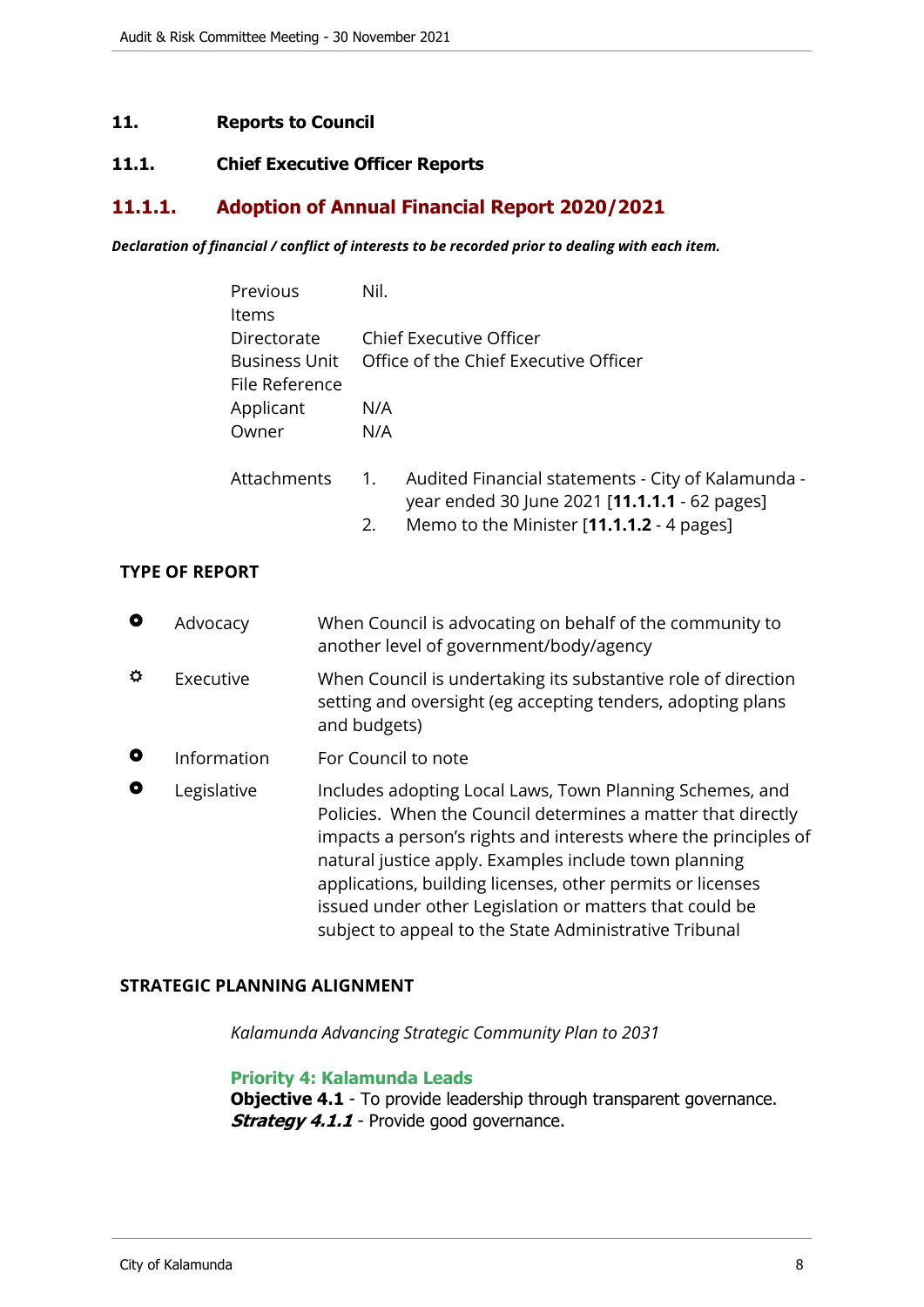#### **EXECUTIVE SUMMARY**

- 1. The purpose of this report is to provide Council with the Audited Financial Report for the 2020/2021 Financial Year (Attachment 1) together with the memorandum prepared to address the significant adverse trend mentioned in the auditor's report. (Attachment 2).
- 2. The Audit of the Financial Report was undertaken by the Office of the Auditor General (OAG) who completed an audit of the report for the financial year ending 30 June 2021. The audit did not identify any material adverse findings. This is an exceptional outcome for the City.
- 3. The City achieved a Financial Health Indicator (FHI) of 68 for the 2020/2021 financial year. The FHI is a measurement of a local government's overall financial health.
- 4. It is recommended that the Council:
	- 1. ACCEPT the 2020/2021 Annual Financial Report (Attachment 1) prepared in accordance with *Section 6.4 of the Local Government Act 1995*.
	- 2. NOTE the content of the memorandum prepared to address the significant adverse trend mentioned in the auditor's report. (Attachment 2).

#### **BACKGROUND**

- 5. *Section 6.4 (1)* of the *Local Government Act 1995* (The Act) requires a local government to prepare an Annual Financial Report for each financial year and details what the Annual Financial Report is to contain.
- 6. *Section 6.4 (2)* of the Act requires a local government to submit by 30 September following each financial year, or as such time as the Minister allows, to its auditor –
	- a) The accounts of the local government balanced up to the last day of the preceding financial year; and
	- b) The annual financial report of the local government for the preceding financial year.
- 7. *Section 7.12A (3)* of the Act requires the local government to examine the report of the auditor, under section 7.9 (1) and any other report prepared under section 7.9 (3) forwarded to it, and is to –
	- (a) Determine if any matters raised by the report or reports require action to be taken by the local government; and
	- (b) Ensure that appropriate action is taken in respect of those matters.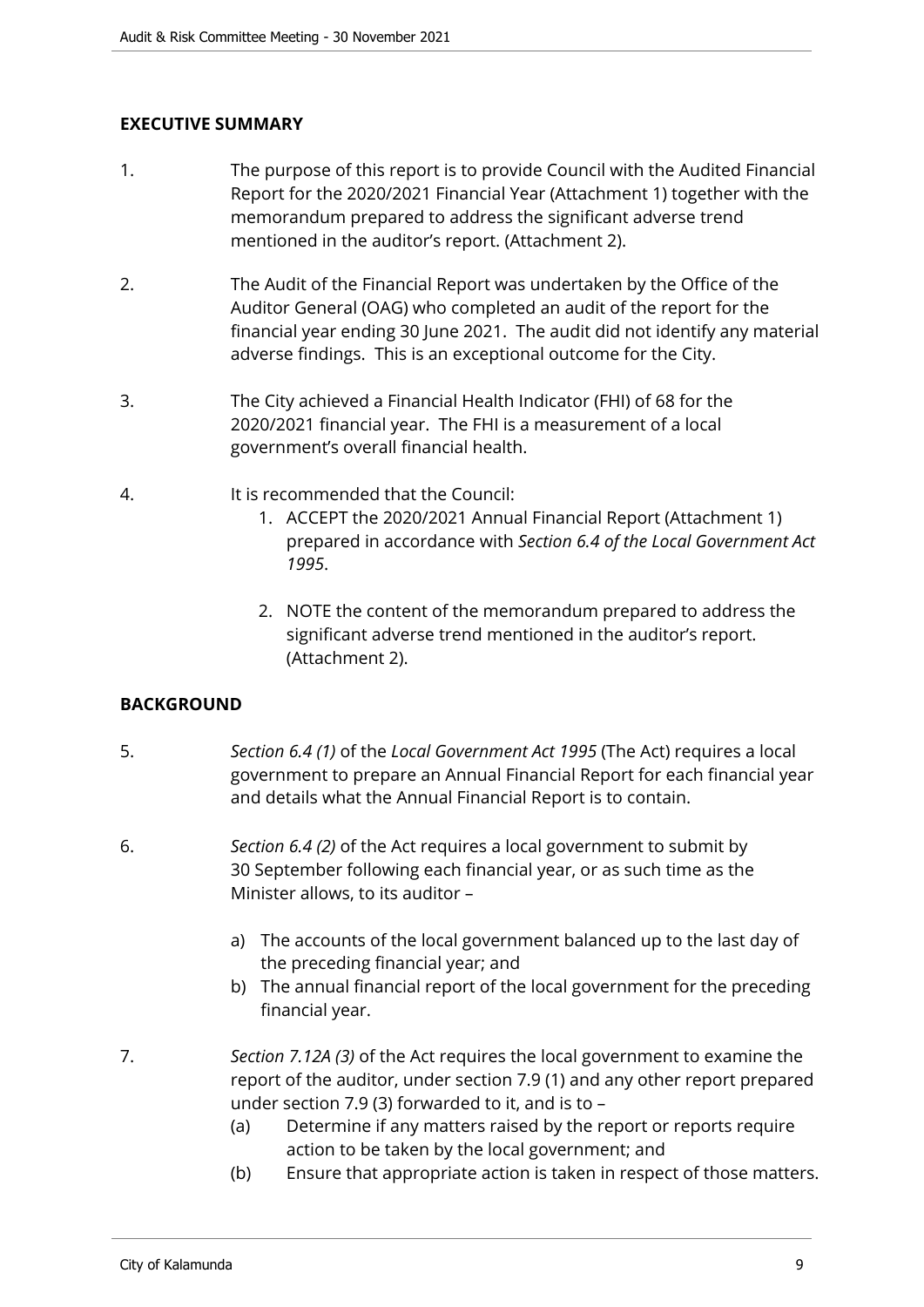#### 8. *Section 7.12A (4)* of the Act requires the City to –

- a) Prepare a report on any actions under subsection (3) in respect of an audit conducted in respect of a financial year; and
- *b)* Forward a copy of that report to the Minister, within three months after the audit report is received by the local government.
- 9. The City continues to strengthen its financial position with a surplus of \$8.8 million for the year before non-cash adjustments flowing from the revaluation of certain non-current assets. The overall surplus as reported in the Rate Setting Statement amounted to \$3.5 million. The net assets of the City increased by \$8.2 million to \$541 million mainly due to the net surplus reported during the year.

#### **DETAILS AND ANALYSIS**

#### **Annual Financial Report**

10. The 2020/2021 Annual Financial Report is presented for Council's acceptance and compared with the results of 2019/2020.

#### **Comprehensive Income Statement**

- 11. a) In comparison with 2019/2020, revenue decreased by 4%, or \$2.5 million.
	- i. Rates rose by \$0.48 million predominately due to rates on new properties.
	- ii. Contributions, reimbursements, and donations decreased by \$3.8 million. The decrease is mainly due to in 2019/2020 the City received a contribution from Eastern Metropolitan Regional Council (EMRC) for the Food Organics and Green Organics project.
	- iii. Operating grants and subsidies increased by \$0.2 million mainly due to the rural fire mitigation grant received in 2020/2021 from the Department of Fire and Emergency Services.
	- iv. Fees and Charges increased by \$0.7 million. The variance is primarily due to;

A. Building application approval fees are higher in 2020/2021 by \$0.2 million.

B. Income received from development application fees is higher in 2020/2021 than the income received in 2019/2020 by \$0.3 million.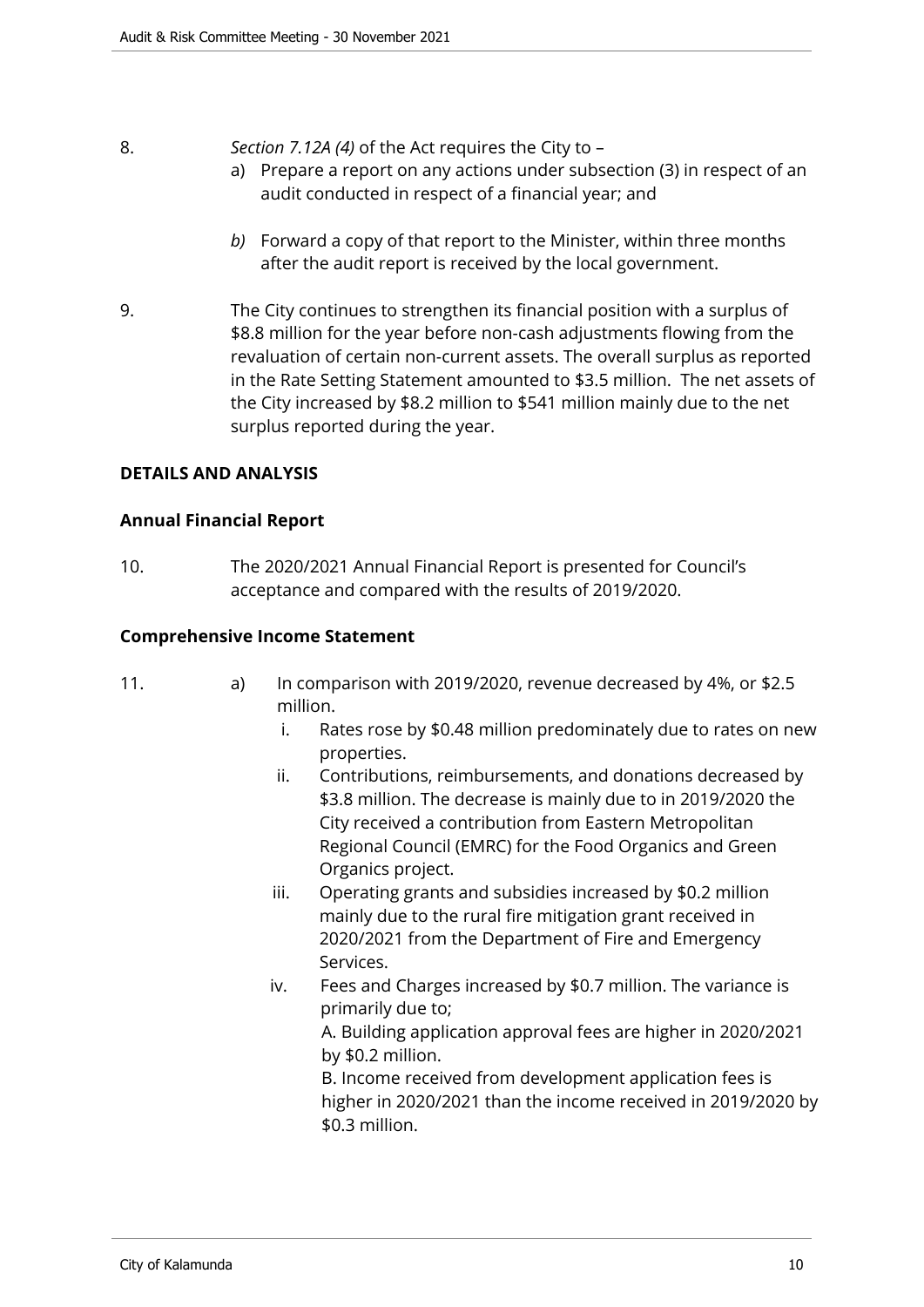- v. Interest earnings decreased by \$0.2 million. This is primarily due to the lower interest rates offered in the market during the year.
- b) Operating expenditure decreased by 2% or \$1.6 million compared to 2019/2020.
	- i. Employment costs were decreased by \$0.3 million. This is primarily due to vacant positions and the aggregate result of minor variances in various business units.
	- ii. Materials and Contracts decreased by \$2.2 million. This is mainly attributed to;

A. Consultancy and contractor costs for various non-recurrent projects planned under the development and traffic engineering section being underspent by \$1.2 million.

- iii. Depreciation expense was increased by \$2 million. This is mainly due to the changes in the remaining useful life of certain building assets resulting from 30 June 2020 land and building assets revaluation.
- iv. Other expenditure was decreased by \$1.2 million. The decrease was mainly due to the CELL 9 land acquisition costs for road projects in 2020/2021. The amounts paid for CELL 9 infrastructure works are reimbursed by the CELL 9 trust account.
- c) Non-operating grants, subsidies, and contributions increased by \$3.5 million primarily as a result of the grant funding received for the construction of the Kalamunda Community Centre.
- d) Loss on disposal of assets decreased by \$2.3 million.

#### **Statement of Financial Position**

- 12. **a**) Cash increased by \$7.9 million due mainly to an increased level of contributions and capital grants.
	- b) The value of the investment in the EMRC decreased by \$0.2 million due to the decrease in the share of net assets in EMRC.
	- c) The value of the Property, Plant & Equipment, and Infrastructure increased by \$5.2 million mainly due to the new additions during 2020/2021.
	- d) Current leave provisions increased by \$0.3 million. The variance is predominantly due to the increase in the current portion of the long service leave liability as more employees become eligible based on the calculation criteria.
	- e) Borrowings increased by \$2 million. During 2020/2021 the City borrowed \$3 million in new loans as planned in the original budget for 2020/2021.
	- f) In Equity, the cash-backed reserves increased by \$9 million. The variance in reserves is primarily due to the adjustments made to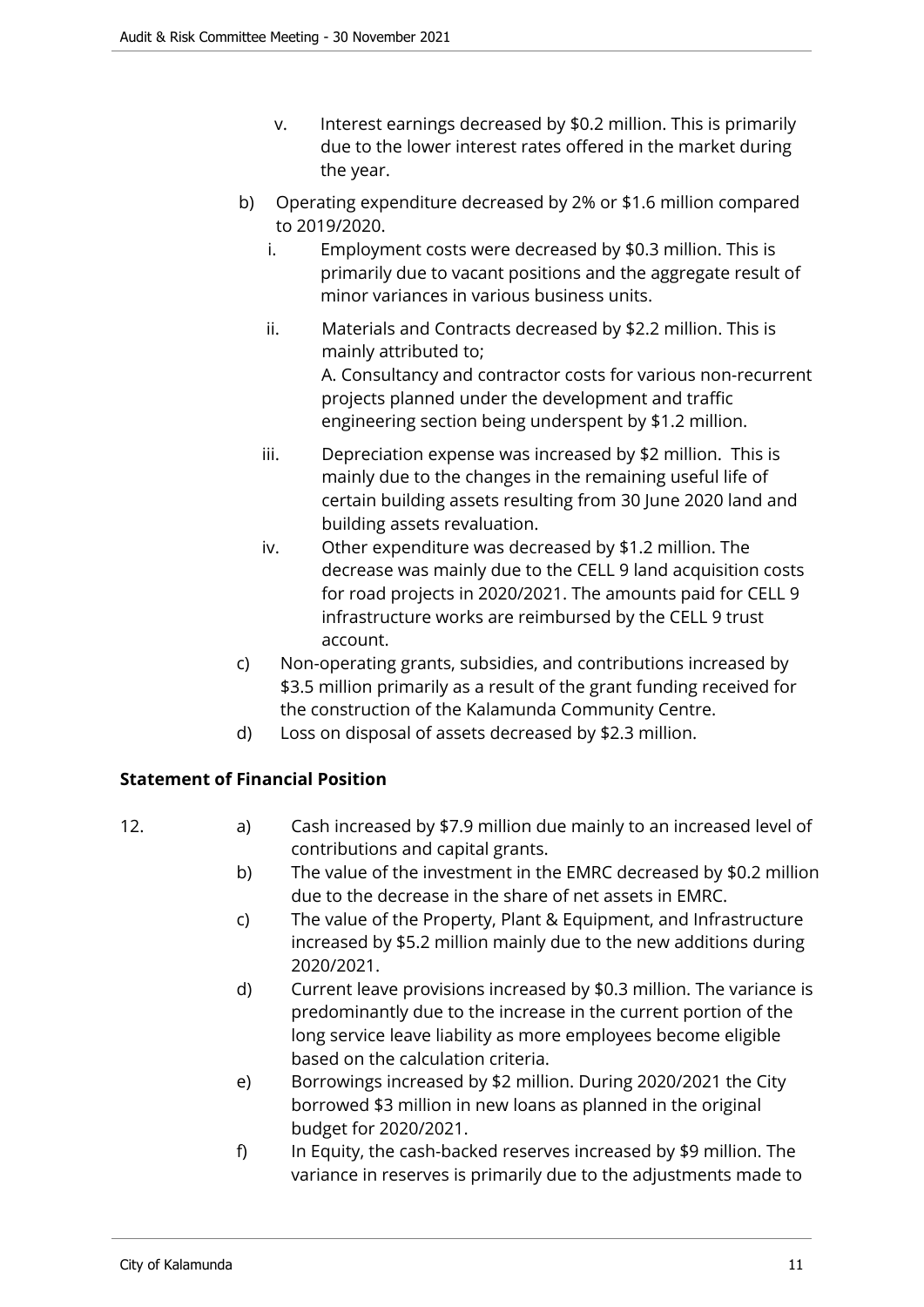unexpended capital works and specific purpose grants reserve and waste management reserve.

#### **Statement of Cash Flows**

- 13. a) Operating Activities produced \$13.2 million as compared to \$9.6 million in 2020.
	- b) A total of \$19.2 million was invested in capital works during the year.

#### **Audit Report**

- 14. The Auditors, (OAG), conducted the fieldwork in May and October 2021 and issued their report in November 2021.
- 15. The Auditors did not identify any significant financial control issues during the financial audit 2020/2021 and did not issue a final management letter. This is an exceptional result for the City.
- 16. A summary of the key financial indicators is given below.

| <b>Financial Ratios</b>           | 2021   | 2020   | <b>Standard</b> |
|-----------------------------------|--------|--------|-----------------|
|                                   |        |        |                 |
| Current ratio                     | 1.36   | 1.54   | 1.00            |
| Asset consumption ratio           | 0.94   | 0.96   | 0.50            |
| Asset renewal funding ratio       | 1.42   | 0.95   | 0.75            |
| Asset sustainability ratio        | 0.39   | 0.91   | 0.90            |
| Debt service cover ratio          | 8.67   | 6.36   | 2.00            |
| Operating surplus ratio           | (0.04) | (0.10) | 0.01            |
| Own source revenue coverage ratio | 0.91   | 0.90   | 0.60            |

The City achieved a Financial Health Indicator (FHI) of 68 for the 2020/2021 financial year. The FHI is a measurement of a local government's overall financial health. It is calculated from the seven financial ratios that local governments are required to calculate annually. An FHI result of 70 and above indicates sound financial health. Last year the City achieved a 75 FHI, the reduction in the 2020/2021 financial year is due to the underperformance of the Asset Sustainability Ratio and the Operating Surplus Ratio.

With the onset of COVID-19, State Government made various grant funding opportunities available to Local Governments. The City took up grant funded projects as part of the budget 2020/2021 stimulus strategy. With the increased spend on new projects it resulted in less renewal capital spend for the year. Due to the lower renewal capital spend this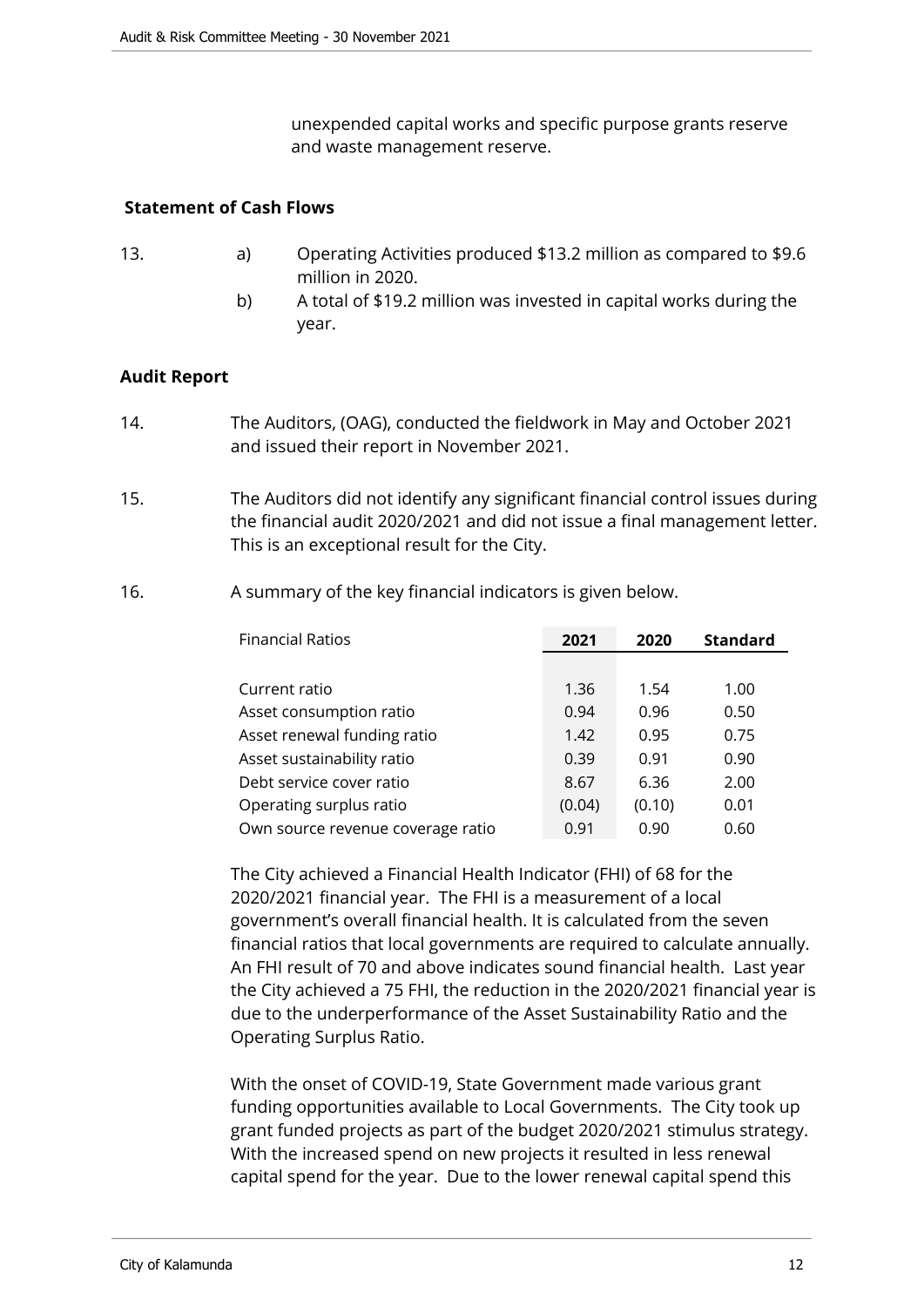resulted in the underperformance of the Asset Sustainability Ratio. Council considered the potential impact on the FHI as part of budget deliberations, however, the benefits of taking up grant funding outweighed the reduction in the ratios and FHI.

Whilst a FHI of 68 is a satisfactory result, OAG identified an adverse trend in the Operating Surplus Ratio.

17. OAG has identified in their audit report under section "Report on Other Legal and Regulatory requirements" that the City indicates a significant adverse trend for the Operating Surplus ratio.

> The Operating Surplus Ratio is essentially a measure of the local government's ability to cover its operational costs and have revenues available to fund capital and other purposes. It is calculated as follows:

| <b>Operating Surplus Ratio</b>                                                                                     |                                                                                                                                                                 |  |  |  |
|--------------------------------------------------------------------------------------------------------------------|-----------------------------------------------------------------------------------------------------------------------------------------------------------------|--|--|--|
| Operating<br>Surplus Ratio =                                                                                       | (Operating Revenue MINUS Operating Expense)<br>Own Source Operating Revenue                                                                                     |  |  |  |
| Purpose:                                                                                                           | This ratio is a measure of a local government's ability to cover its<br>operational costs and have revenues available for capital funding<br>or other purposes. |  |  |  |
| Standards:<br><b>Basic</b> Standard between 1% and 15% (0.01 and 0.15)<br>Advanced Standard $> 15\%$ ( $> 0.15$ ). |                                                                                                                                                                 |  |  |  |
| <b>Definitions:</b>                                                                                                |                                                                                                                                                                 |  |  |  |
| 'Operating<br>Revenue'                                                                                             | Means the revenue that is operating revenue for the purposes of<br>the AAS, excluding grants and contributions for the development or<br>acquisition of assets. |  |  |  |
| 'Operating<br>Expense'                                                                                             | Means the expense that is operating expense for the purposes of<br>the AAS.                                                                                     |  |  |  |
| 'Own Source<br>Operating Revenue'                                                                                  | Means revenue from rates and service charges, fees and user charges,<br>reimbursements and recoveries *, interest income and profit on disposal<br>of assets.   |  |  |  |

The Operating Surplus ratio is below the standard ratio prescribed by the Department of Local Government, Sport, and Cultural Industries due to the significant non-cash adjustments to the operating results of the City. A memorandum addressing the significant adverse trend is attached (Attachment 2).

The administration will present to the Councillors at the strategic retreat early in 2022 on financial strategies to address the adverse trend of one of the six ratios being the operating surplus ratio, including:

- a. Undertake a review of all operating expenditure services and assets that could reduce expenditure levels;
- b. Identify opportunities and issues associated with increasing revenues through rates, fees, and charges or exploring new revenue increasing opportunities;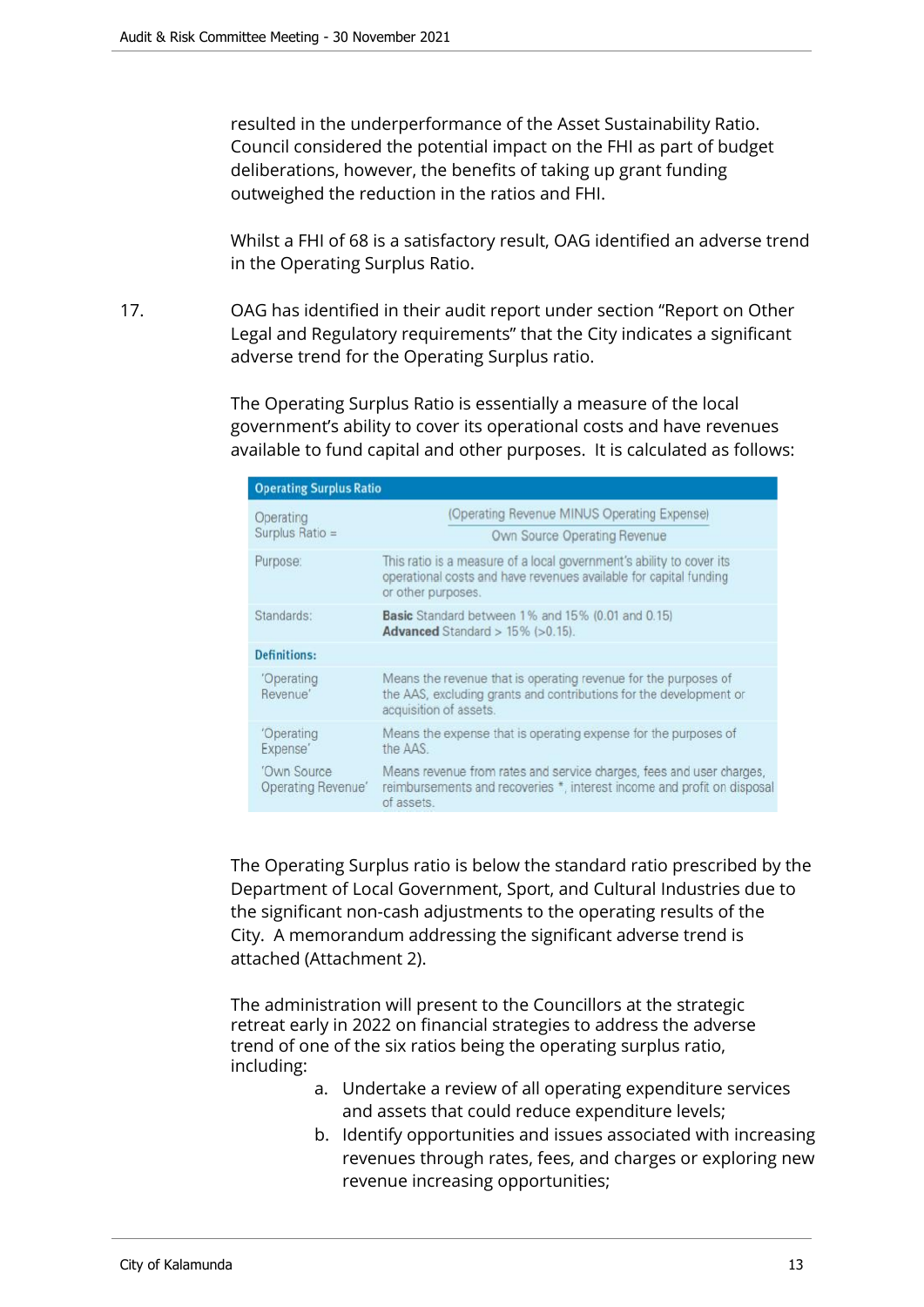c. Identify the risk appetite of the Council to either accept the adverse trend of this ratio or to address the trend by decreasing operational expenditure or increasing revenue streams.

The agreed strategies will then be incorporated into the preparation of the annual budget for 2022/2023 and the Long-term Financial Plan.

- 18. Reserves have increased by \$9 million over the year. The variance in reserves is primarily due to the adjustments made to unexpended capital works and specific purpose grants reserve and waste management reserve.
- 19. The City's reserves will continue to be closely monitored to ensure the long-term financial sustainability of the City.

#### **APPLICABLE LAW**

- 20. Sections 6.4, 7.9, 7.12A of the *Local Government Act 1995*.
- 21. Regulation 51 of the Local Government *(Financial Management) Regulations 1996.*

#### **APPLICABLE POLICY**

22. There are no policy implications.

#### **STAKEHOLDER ENGAGEMENT**

- 23. The City worked closely with the Auditors and the Executive were briefed on the findings associated with the Annual Financial Report for 2020/2021.
- 24. Although no community engagement consultation is required in the preparation of the Annual Financial Report, Section 5.55 of the Act requires that the Chief Executive Officer give local public notice of the availability of the Annual Report as soon as the practicable following acceptance of the Annual Report by the local government. The Annual Financial Report forms one component of the Annual Report.

#### **FINANCIAL CONSIDERATIONS**

25. The 2020/2021 Budget includes provision for the cost of having the accounts and the Annual Financial Report audited by an externally appointed registered auditor.

#### **SUSTAINABILITY**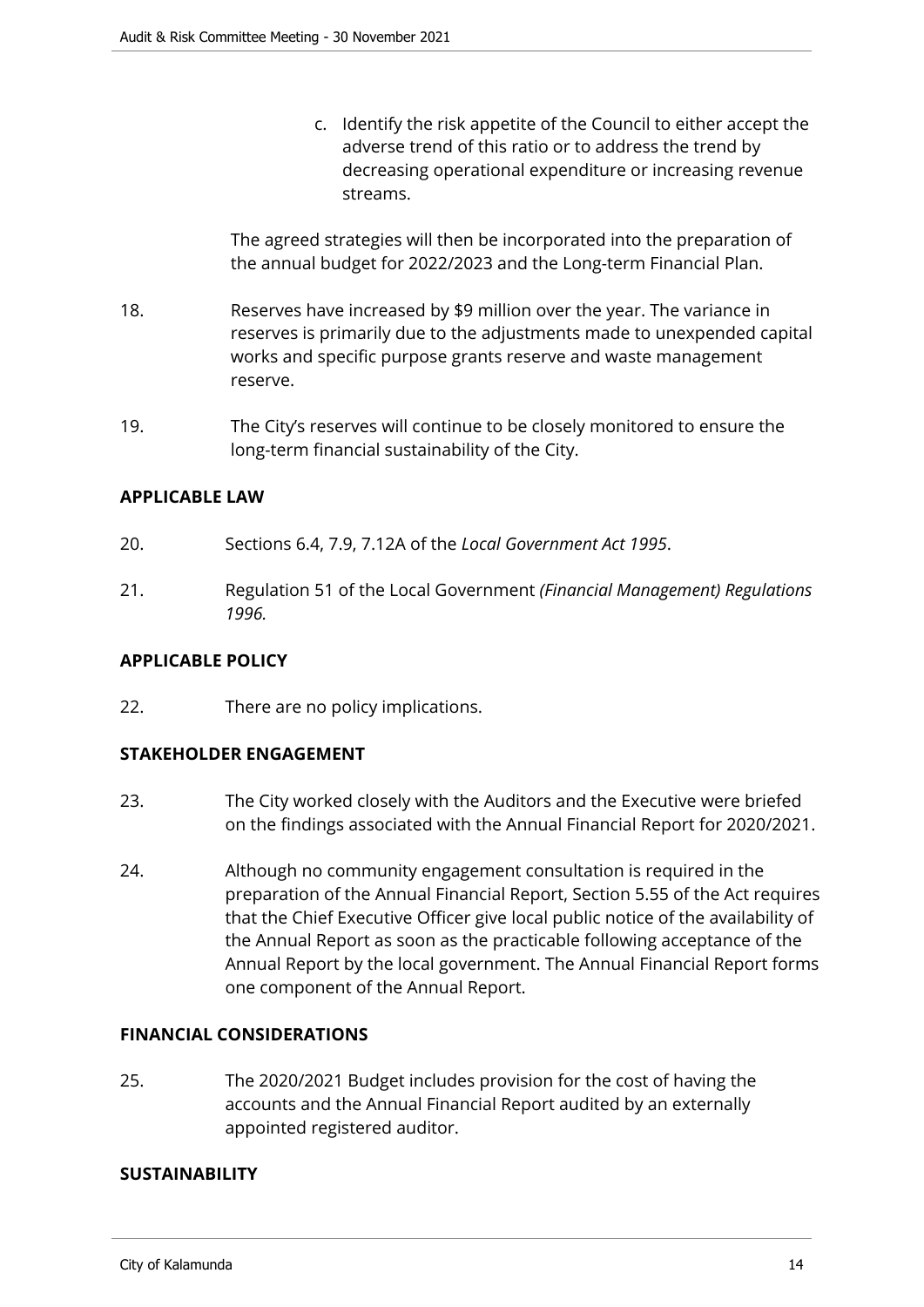#### **Social Implications**

26. Nil.

#### **Economic Implications**

27. Nil.

#### **Environmental Implications**

28. Nil.

#### **RISK MANAGEMENT**

| ٧<br>v |         |   |
|--------|---------|---|
|        | ۰.<br>v | ł |

Risk: The audit Certificate is qualified by the external auditor **Consequence Likelihood Rating** Unlikely | Moderate | Low **Action/Strategy**

Employ qualified suitably skilled staff.

Maintain controls and compliance with the policy.

Ensure an effective internal audit program.

**Risk**: Failure to lodge the Annual Financial Report with the Local Government Department within the required timeframe.

| Consequence                                                        | Likelihood | <b>Rating</b><br>Low |  |  |  |
|--------------------------------------------------------------------|------------|----------------------|--|--|--|
| Rare                                                               | Moderate   |                      |  |  |  |
| <b>Action/Strategy</b>                                             |            |                      |  |  |  |
| Lodge the report with the Department of Local Government within 30 |            |                      |  |  |  |
| days of the signing of the auditor's report.                       |            |                      |  |  |  |

#### **CONCLUSION**

30. The 2020/2021 Annual Financial Report includes:

- a) Statement by the Chief Executive Officer
- b) Statement of Comprehensive Income by Nature and Type
- c) Statement of Comprehensive Income by Program
- d) Statement on Financial Position
- e) Statement of Changes in Equity
- f) Statement of Cash Flows.
- g) Rate Setting Statement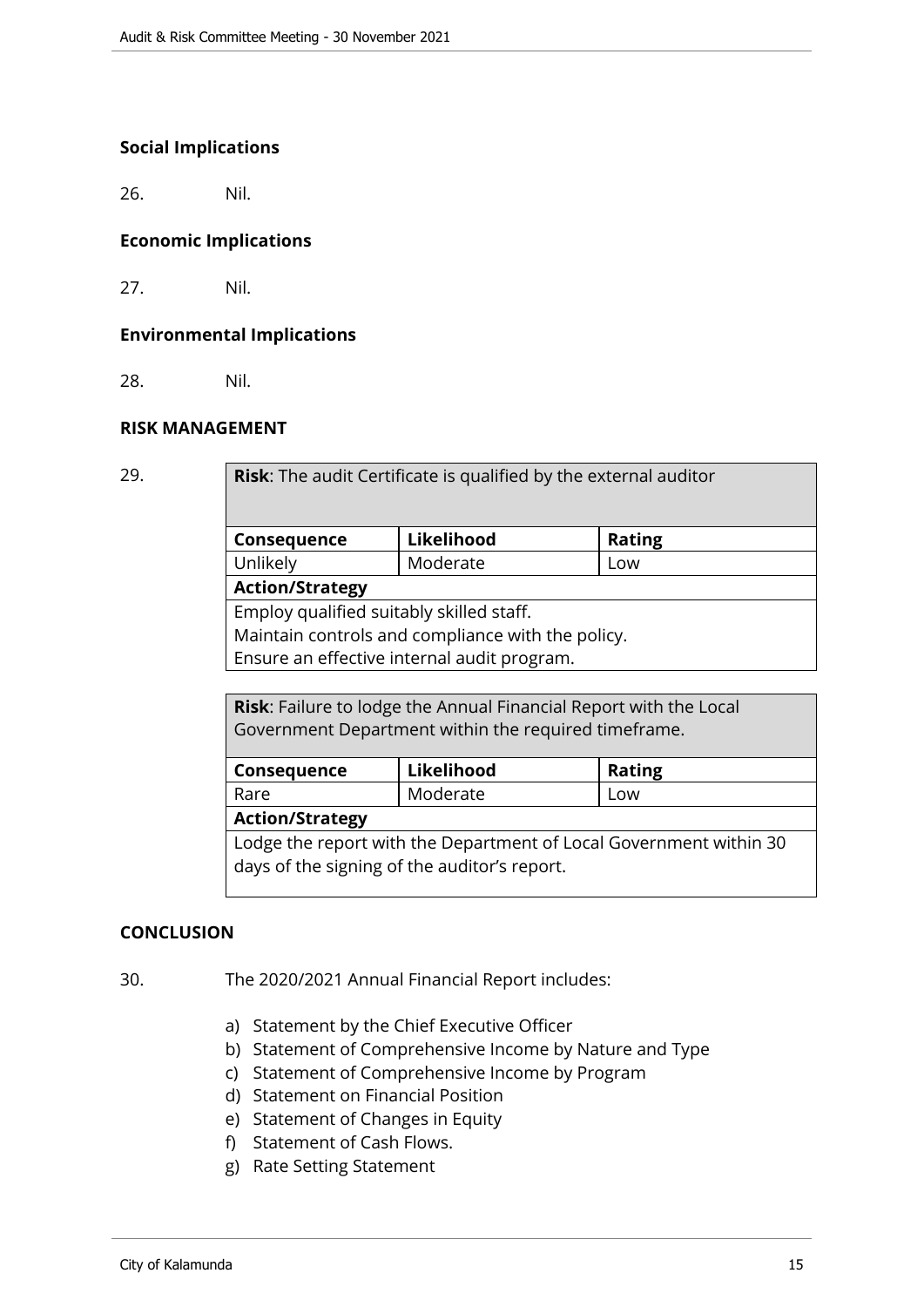- h) Notes to and forming part of the Financial Report
- i) Independent Auditor's Report
- 31. A significant outcome is that the Audit Report did not identify any matters of a material nature affecting the City's operations.
- 32. Regulation 51 of the *Local Government (Financial Management) Regulations 1996* requires the Chief Executive Officer to provide a copy of the Annual Financial Report to the Department of Local Government, Sport, and Cultural Industries within 30 days of the receipt of the auditor's report on that financial report.
- 33. The City achieved a Financial Health Indicator (FHI) of 68 for the 2020/2021 financial year. The FHI is a measurement of a local government's overall financial health. This is a satisfactory result for the City considering the current economic environment and the City continued to deliver on the Strategic Community Plan.

#### **Voting Requirements: Simple Majority**

#### **COMMITTEE RECOMMENDATION**

That Council:

- 1. ACCEPT the 2020/2021 Annual Financial Report (Attachment 1) prepared in accordance with Section 6.4 of the *Local Government Act 1995*.
- 2. NOTE the content of the memorandum prepared to address the significant adverse trend mentioned in the auditor's report. (Attachment 2).